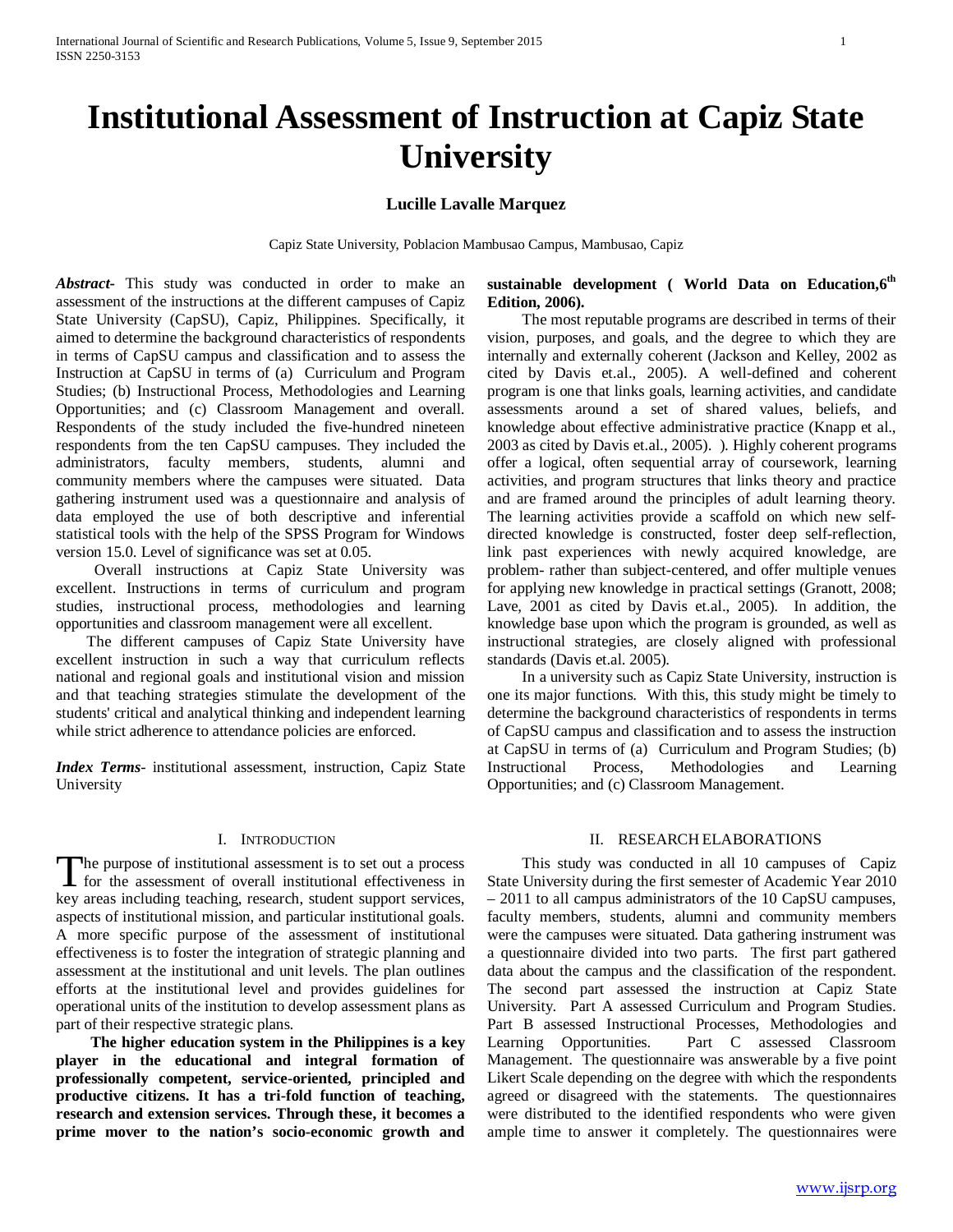then retrieved, scored, tabulated and processed for analysis. Data was encoded on the SPSS Program for Windows, version 15.0 and statistical tools used were frequency counts and percentage.

## III. RESULTS OR FINDINGS

| Campus             | $\mathbf f$ | $\%$   |
|--------------------|-------------|--------|
| Tapaz              | 32          | 6.17   |
| Mambusao Poblacion | 43          | 8.29   |
| Mambusao Burias    | 52          | 10.02  |
| <b>Roxas City</b>  | 99          | 19.08  |
| Dayao              | 47          | 9.06   |
| Sigma              | 51          | 9.83   |
| Pontevedra         | 85          | 16.38  |
| Dumarao            | 37          | 7.13   |
| Sapian             | 34          | 6.55   |
| Pilar              | 39          | 7.51   |
| Total              | 519         | 100.00 |

This study included 519 respondents. The most number of respondents (19.08%) come from CapSU Roxas City Campus while the lowest number of respondents are from Tapaz Campus (6.17%) .

## **Table 2. Distribution of respondents according to classification**

| Classification          |     | $\%$   |
|-------------------------|-----|--------|
| Administrator           | 10  | 1.93   |
| Faculty                 | 136 | 26.20  |
| Student                 | 179 | 34.49  |
| Alumni                  | 100 | 19.27  |
| <b>Community Member</b> | 94  | 18.11  |
| Total                   | 519 | 100.00 |

When grouped according to classification, more than one third (34.49%) were students while more than one fourth (26.20%) were faculty members of the different campuses of Capiz State University. Moreover, the alumni made up almost one fifth (19.27%) of the sample while community members of municipalities where the campuses were located made up 18.11% of the sample. Furthermore, all the administrators of the 10 campuses were respondents of the study, making up 1.93% of the sample.

# **Table 3. Assessment of instruction in terms of curriculum and program studies**

| Items                                                                           | Mean | Interpretation |
|---------------------------------------------------------------------------------|------|----------------|
| 1. The curriculum/program of study meets the requirements and standards of      |      |                |
| CHED, PRC, TESDA, Professional Organizations or Societies and other             |      |                |
| related agencies.                                                               | 4.42 | Excellent      |
| 2. The curriculum reflects national and regional goals and institutional vision |      |                |
| and mission.                                                                    | 4.46 | Excellent      |
| 3. The curriculum provinces for the development of the following                |      |                |
| professional competencies:                                                      |      |                |
| a) Acquisition of knowledge of theories based on the field of specialization.   | 4.31 | Excellent      |
| b) Learning the conceptual application of the theories to real problems in the  |      |                |
| field.                                                                          | 4.22 | Excellent      |
| c) Demonstrating the skills to carry out the application or strategy in actual  |      |                |
| work setting.                                                                   | 4.27 | Excellent      |
| 4. The courses are logically sequenced and prerequisite courses are identified. | 4.42 | Excellent      |
| 5. The curricular content responds to the needs of the country and recent       |      |                |
| developments in the profession.                                                 | 4.27 | Excellent      |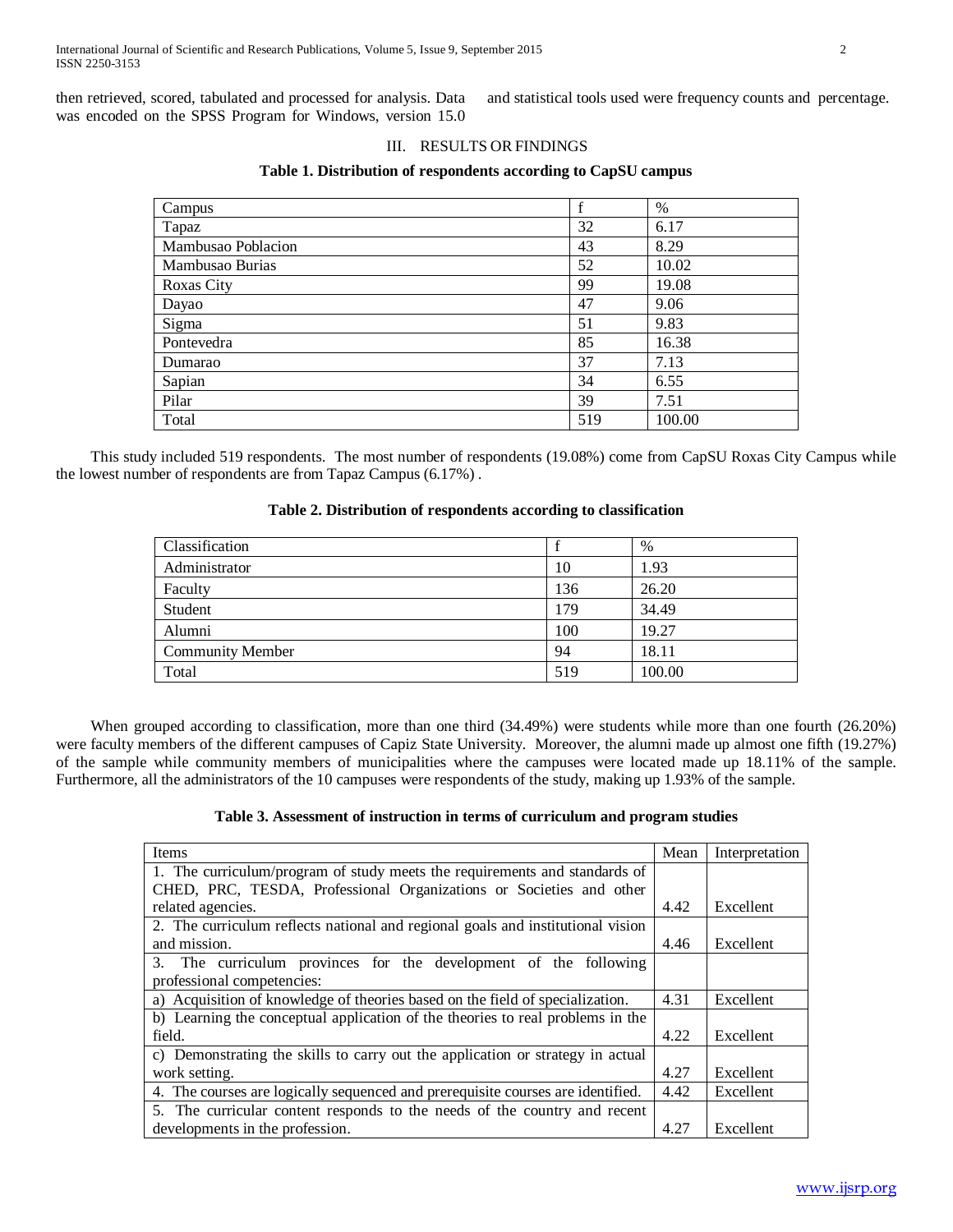| 6. The curricular content reflects the depth and breadth of the professional and |      |           |
|----------------------------------------------------------------------------------|------|-----------|
| technical preparation required of its graduates.                                 | 4.26 | Excellent |
| 7. The curium integrates values, reflective of national customs, culture and     |      |           |
| tradition in cases where applicable.                                             | 4.37 | Excellent |
| 8. The curriculum provides for opportunities for participation in activities,    |      |           |
| such as immersion/practical training.                                            | 4.42 | Excellent |
| 9. The following activities are undertaken to ensure quality in the planning,    |      |           |
| design, monitory and review of the curriculum.                                   |      |           |
| a) periodic review, assessment and updating of the curriculum                    | 4.27 | Excellent |
| b) Participation in the development and revision of the curriculum of at least   |      |           |
| the faculty and/or students and alumni.                                          | 4.22 | Excellent |
| c) participation in the review and approval of curricular programs of the        |      |           |
| academic council and/or administrative board, BOR/BOT                            | 4.41 | Excellent |
| Mean                                                                             | 4.33 | Excellent |

Assessment of instruction in terms of curriculum and program studies were all excellent.

# **Table 4. Assessment of instruction in terms of instructional process, methodologies and learning opportunities**

| Items                                                                             | Mean | Interpretation |
|-----------------------------------------------------------------------------------|------|----------------|
| 1. There is an updated syllabus for each subject duly approved by the Dean or     |      |                |
| official concerned.                                                               | 4.39 | Excellent      |
| 2. The syllabus is comprehensive and appropriate contents for the course are      |      |                |
| included.                                                                         | 4.40 | Excellent      |
| 3. The syllabus allows flexibility to accommodate revisions and adjustments       |      |                |
| while the course progresses.                                                      | 4.31 | Excellent      |
| 4. The syllabus includes a list of suggested readings and references of recent    |      |                |
| edition.                                                                          | 4.31 | Excellent      |
| 5. The faculty provides a copy of the syllabus to each student and discusses this |      |                |
| at the beginning of the course.                                                   | 4.19 | Very Good      |
| 6. Classroom instruction is enriched through the following strategies:            |      |                |
| a) symposia, seminars, workshops, professional lectures                           | 4.25 | Excellent      |
| b) field trips/learning visits/ other co-curricular activities                    | 4.28 | Excellent      |
| peer teaching/cooperative learning<br>$\mathbf{c}$                                | 4.23 | Excellent      |
| d) computer-assisted instructions and computer-assisted learning                  | 4.15 | Very Good      |
| 7. Course requirements contribute to quality and independent study.               | 4.22 | Excellent      |
| 8. Teaching strategies stimulate the development of the students' critical and    |      |                |
| analytical thinking and independent learning.                                     | 4.32 | Excellent      |
| 9. Instructional strategies provide for student's individual needs and multiple   |      |                |
| intelligence.                                                                     | 4.27 | Excellent      |
| 10. Varied, multi-sensory materials and computer programs are utilized for        |      |                |
| instruction                                                                       | 4.15 | Very Good      |
| 11. Instructional materials are reviewed and recommended by an instructional      |      |                |
| materials committee.                                                              | 4.21 | Excellent      |
| 12. Faculty members are encouraged to produce their own instructional             |      |                |
| materials such as modules, software, visual aids, manuals and textbooks.          | 4.26 | Excellent      |
| 13. The academic unit maintains consortia and linkages with other learning        |      |                |
| institutions for academic exchange of instructional materials.                    | 4.24 | Excellent      |
| 14. The prescribed textbook and other reference materials are of recent edition   |      |                |
| and reflect recent trends, issues and content related to the subject/course       | 4.20 | Very Good      |
| Mean                                                                              | 4.26 | Excellent      |

Assessment of instruction in terms of instructional process, methodologies and learning opportunities were all excellent except on providing a copy of the syllabus by the faculty to each student and discussing the syllabus content at the beginning of the course, enriching of classroom instruction through the computer-assisted instructions and computer-assisted learning, utilization of varied or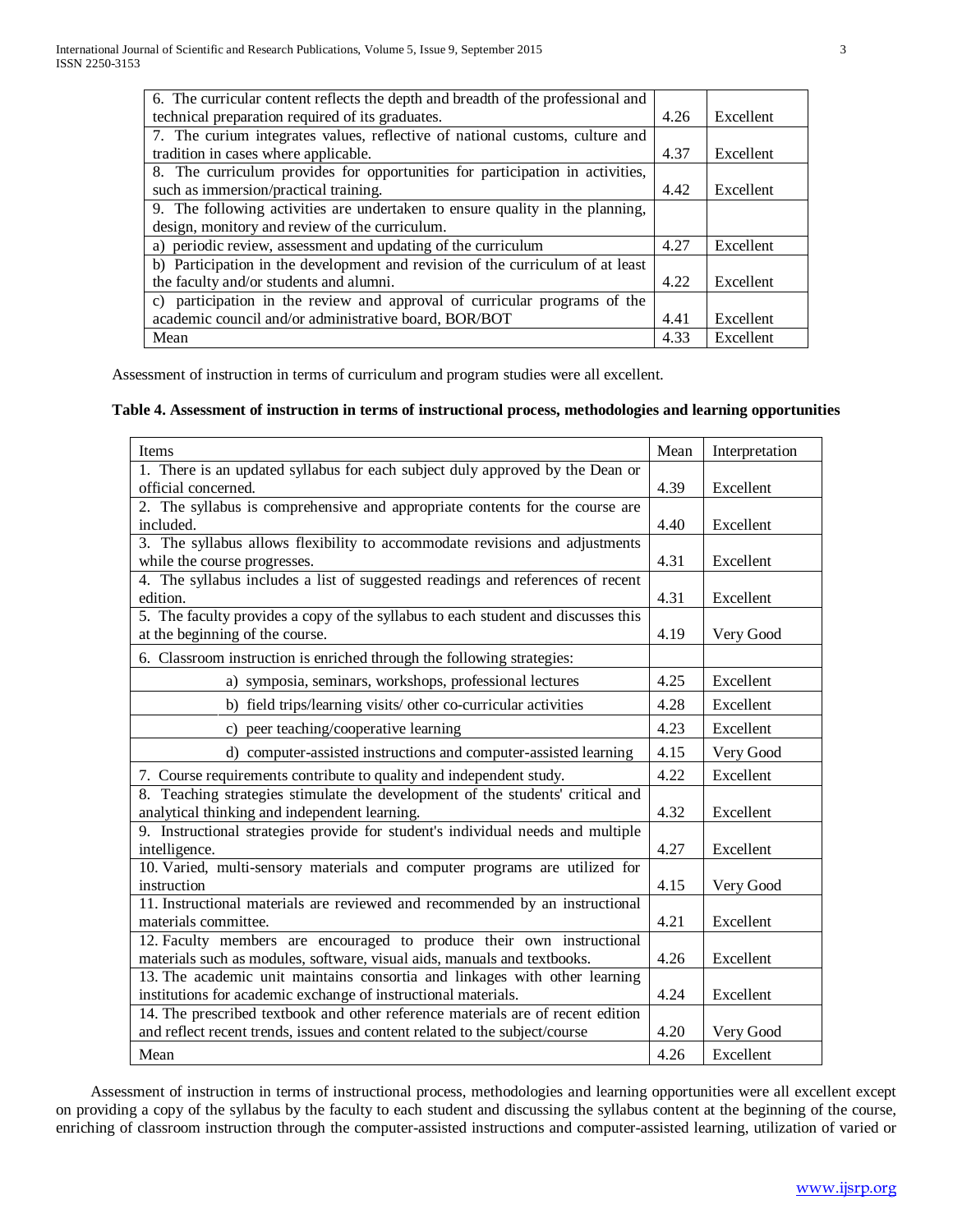multi-sensory materials and computer programs for instruction and prescribing of textbook and other reference materials that are of recent edition which reflect recent trends, issues and content related to the subject/course which were rated as very good, respectively.

| Items                                                                | Mean | Interpretation |
|----------------------------------------------------------------------|------|----------------|
| 1. Records of students daily attendance are filed and used for       |      |                |
| monitoring and guidance/counseling purposes                          | 4.29 | Excellent      |
| 2. The policy on student's attendance in classroom and on other      |      |                |
| instructional activities is enforced                                 | 4.33 | Excellent      |
| 3. Classroom discipline is maintained in consonance with             |      |                |
| democratic practices.                                                | 4.29 | Excellent      |
| 4. Class officers and assigned students assist in maintaining        |      |                |
| cleanliness of classroom, laboratories and corridors.                | 4.21 | Excellent      |
| 5. Administrative Support for Effective Instruction                  | 4.24 | Excellent      |
| 6. The institution implements rules on the attendance of the faculty |      |                |
| in their respective classes.                                         | 4.34 | Excellent      |
| 7. The institution has provisions for substitution or special        |      |                |
| arrangements whenever a teacher is on leave or absent.               | 4.22 | Excellent      |
| There is a periodic faculty performance evaluation in<br>8.          |      |                |
| accordance with existing institutional policies.                     | 4.25 | Excellent      |
| 9. Dialogues involving the administration, faculty and students are  |      |                |
| encouraged.                                                          | 4.23 | Excellent      |
| 10. There is a system of awards and recognition for outstanding      |      |                |
| achievement of the faculty.                                          | 4.13 | Very Good      |
| 11. Supervision/monitoring system is designed to ensure sufficient   |      |                |
| class preparation by the faculty.                                    | 4.23 | Excellent      |
| Mean                                                                 | 4.25 | Excellent      |

**Table 5. Assessment of instruction in terms of classroom management**

Assessment of instruction in terms of classroom management was all excellent except in providing a system of awards and recognition for outstanding achievement of the faculty which was rated as very good.

# **Table 6. Comparison of assessment of instruction in terms of curriculum and program studies of CapSU among respondents from different CapSU campuses**

| CapSU Campus       | Mean | Interpretation |
|--------------------|------|----------------|
| Tapaz              | 4.30 | Excellent      |
| Mambusao Poblacion | 4.38 | Excellent      |
| Mambusao Burias    | 4.38 | Excellent      |
| <b>Roxas City</b>  | 4.39 | Excellent      |
| Dayao              | 4.35 | Excellent      |
| Sigma              | 4.25 | Excellent      |
| Pontevedra         | 4.37 | Excellent      |
| Dumarao            | 4.22 | Excellent      |
| Sapian             | 4.38 | Excellent      |
| Pilar              | 4.16 | Very Good      |
| Total              | 4.33 | Excellent      |

In terms of curriculum and program studies, all CapSU campuses were excellent except Pilar campus which was rated as very good.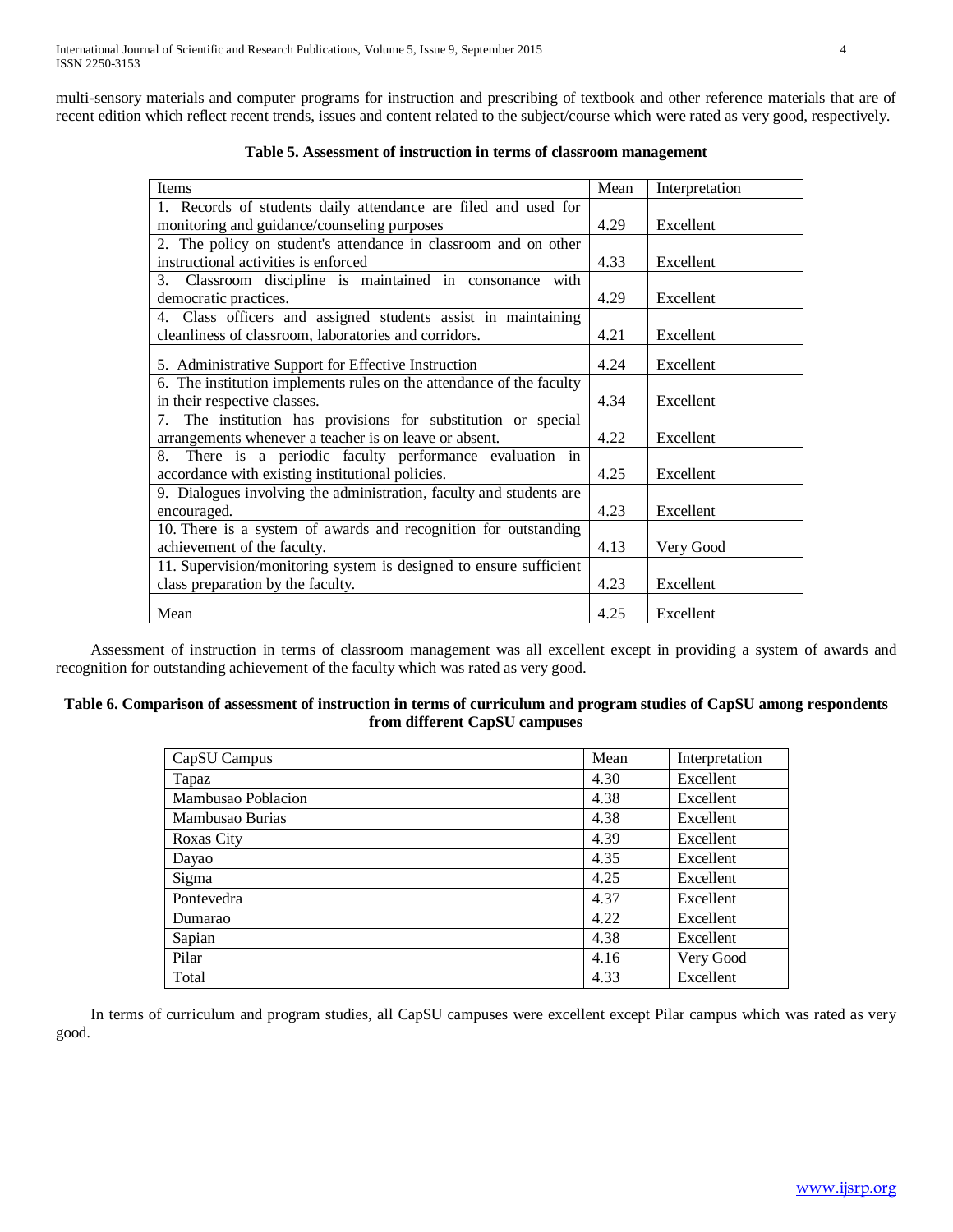# **Table 7. Comparison of assessment of instruction in terms of instructional processes, methodologies and learning opportunities of CapSU among respondents from different CapSU campuses**

| CapSU Campus       | Mean | Interpretation |
|--------------------|------|----------------|
| Tapaz              | 3.95 | Very Good      |
| Mambusao Poblacion | 4.34 | Excellent      |
| Mambusao Burias    | 4.37 | Excellent      |
| <b>Roxas City</b>  | 4.35 | Excellent      |
| Dayao              | 4.30 | Excellent      |
| Sigma              | 4.17 | Very Good      |
| Pontevedra         | 4.30 | Excellent      |
| Dumarao            | 4.20 | Very Good      |
| Sapian             | 4.25 | Excellent      |
| Pilar              | 4.05 | Very Good      |
| Total              | 4.26 | Excellent      |

Instructional processes, methodologies and learning opportunities of CapSU were rated excellent in all campuses except Tapaz, Dumarao and Pilar campuses which were rated as very good, respectively.

# **Table 8. Comparison of assessment of instruction in terms of classroom management of CapSU among respondents from different CapSU campuses**

| CapSU Campus       | Mean | Interpretation |
|--------------------|------|----------------|
| Tapaz              | 4.19 | Very Good      |
| Mambusao Poblacion | 4.30 | Excellent      |
| Mambusao Burias    | 4.32 | Excellent      |
| <b>Roxas City</b>  | 4.34 | Excellent      |
| Dayao              | 4.30 | Excellent      |
| Sigma              | 4.16 | Very Good      |
| Pontevedra         | 4.28 | Excellent      |
| Dumarao            | 4.21 | Excellent      |
| Sapian             | 4.19 | Very Good      |
| Pilar              | 4.04 | Very Good      |
| Total              | 4.25 | Excellent      |

Assessment of instruction in terms of classroom management of CapSU were all rated as excellent except Tapaz, Sigma, Sapian and Pilar Campuses which were all rated as very good, respectively.

# **Table 9. Comparison of Assessment of Instruction of CapSU among Respondents from Different CapSU Campuses**

| CapSU Campus       | Mean | Interpretation |
|--------------------|------|----------------|
| Tapaz              | 4.13 | Very Good      |
| Mambusao Poblacion | 4.31 | Excellent      |
| Mambusao Burias    | 4.38 | Excellent      |
| Roxas City         | 4.37 | Excellent      |
| Dayao              | 4.32 | Excellent      |
| Sigma              | 4.21 | Excellent      |
| Pontevedra         | 4.34 | Excellent      |
| Dumarao            | 4.21 | Excellent      |
| Sapian             | 4.32 | Excellent      |